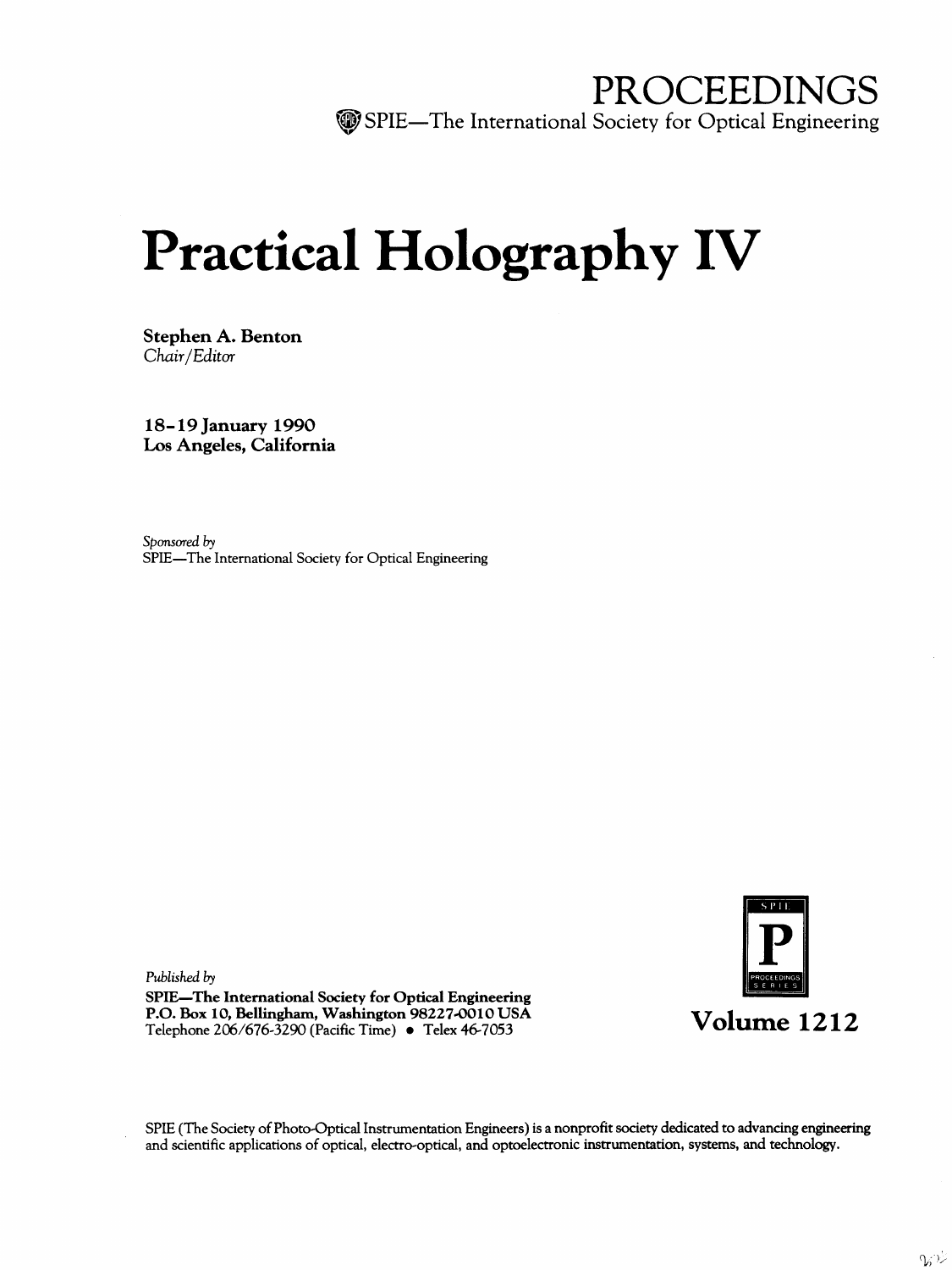### PRACTICAL HOLOGRAPHY IV

Volume 1212

# **CONTENTS**

| <b>SESSION 1</b> | RECORDING MATERIALS                                                                                      |
|------------------|----------------------------------------------------------------------------------------------------------|
| 1212-01          | Dichromated gelatin for holographic optical elements                                                     |
|                  |                                                                                                          |
| 1212-02          | Novel enhancement of photopolymers                                                                       |
|                  |                                                                                                          |
| 1212-03          | Photopolymers for holography                                                                             |
|                  | W. K. Smothers, B. M. Monroe, A. M. Weber, D. E. Keys,                                                   |
|                  |                                                                                                          |
| 1212-04          | Hologram recording in du Pont's new photopolymer materials                                               |
|                  | A. M. Weber, W. K. Smothers, T. J. Trout, D. J. Mickish,                                                 |
|                  |                                                                                                          |
| 1212-05          | High-efficient multicolor holograms recorded in methylene-blue-sensitized<br>dichromated gelatin         |
|                  | T. Mizuno, T. Goto, M. Goto, K. Matsui, Nippondenso Co., Ltd. (Japan); T. Kubota,                        |
|                  |                                                                                                          |
| 1212-06          | New rehalogenating bleach for the production of Lippmann holograms                                       |
|                  |                                                                                                          |
| 1212-07          | Effects of bleach constituents on the performance of silver-halide holograms                             |
|                  |                                                                                                          |
| 1212-08          | Modeling of spectral response and tone reproduction in Lippmann photography<br>and reflection holography |
|                  | H. Nareid, H. M. Pedersen, SINTEF and Norwegian Institute of Technology (Norway).  63                    |
| 1212-09          | Highly sensitive positive resists for holography                                                         |
|                  | K. Ichimura, Research Institute for Polymers and Textiles (Japan); Y. Ohe,                               |
|                  |                                                                                                          |
| 1212-10          | Constructive use of high-order harmonics in holographic Lippmann mirrors                                 |
|                  |                                                                                                          |
| SESSION 2        | <b>IMAGING</b>                                                                                           |
| 1212-11          | Holographic 3-D printer                                                                                  |
|                  | M. Yamaguchi, N. Ohyama, T. Honda, Tokyo Institute of Technology (Japan). 84                             |
| 1212-12          | Generation of high-quality holograms with liquid-crystal SLM                                             |
|                  | M. Kato, S. Hotta, K. Kanai, Matsushita Electric Industrial Co., Ltd. (Japan).  93                       |
| 1212-13          | Reconstruction of 3-D biological images from serial sections using<br>multiplane/multiplex holography    |
|                  |                                                                                                          |
| 1212-14          | Display holography for medical tomography                                                                |
|                  |                                                                                                          |
|                  | (continued)                                                                                              |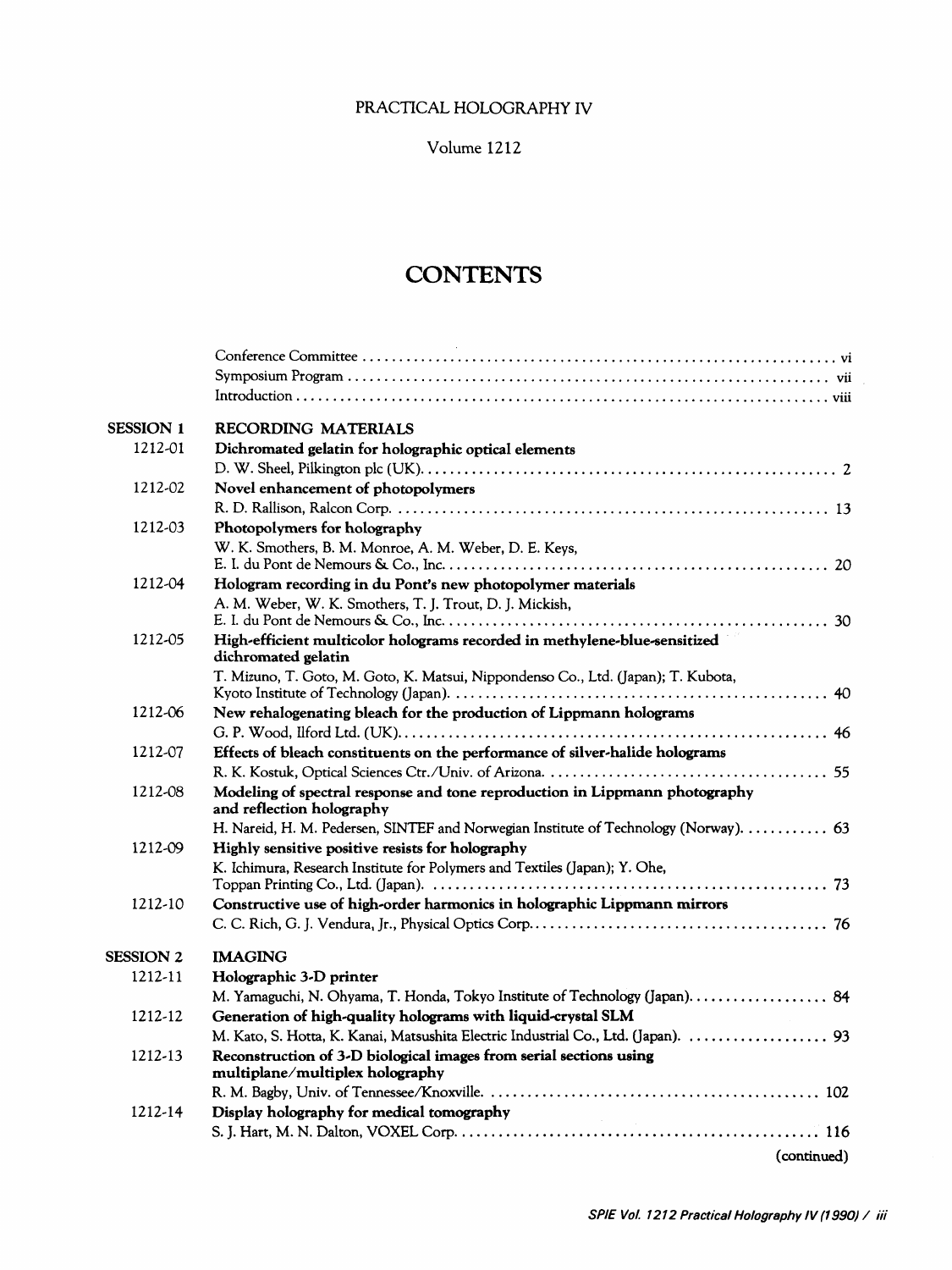## PRACTICAL HOLOGRAPHY IV

#### Volume 1212

| 1212-15            | 3-D display of ultrasound B-mode image by holographic stereogram                                        |
|--------------------|---------------------------------------------------------------------------------------------------------|
|                    | K. Sato, I. Akiyama, A. Ohmura, K. Fukazawa, M. Gomi, Sagami Institute of Technology                    |
| 1212-16            | Reduced coherence holography and related methods for imaging                                            |
|                    | into inhomogeneities                                                                                    |
|                    | E. N. Leith, H. S. Chen, Y. Chen, A. Cunha, D. Dilworth, J. Lopez, Univ. of Michigan. 143               |
| 1212-17<br>1212-18 | Edge-lit rainbow holograms                                                                              |
|                    |                                                                                                         |
|                    | 17th-century optics in 20th-century art: artists working in Britain's<br>oldest scientific institution  |
|                    |                                                                                                         |
| 1212-19            | Many points about recording the important cultural properties by means<br>of holography                 |
|                    | H. Katsuma, Tama Art Univ. (Japan); K. Sato, A. Ohmura, M. Fukazawa, R. Fukazawa,                       |
| 1212-20            | Electronic display system for computational holography                                                  |
|                    | P. St. Hilaire, S. A. Benton, M. Lucente, M. Jepsen, J. Kollin, H. Yoshikawa,                           |
|                    |                                                                                                         |
| 1212-41            | Progress in true-color holography                                                                       |
|                    |                                                                                                         |
| 1212-42            | DCG recording with red light: discovery of a new electron-donor system                                  |
|                    |                                                                                                         |
| <b>SESSION 3</b>   | <b>APPLICATIONS I</b>                                                                                   |
| 1212-22            | Corneal topography via two-wavelength holography                                                        |
|                    |                                                                                                         |
| 1212-23            | Two holographic methods for flatness testing with subwavelength<br>or multiple-wavelength sensitivities |
|                    | P. M. Jacquot, Swiss Federal Institute of Technology (Switzerland); P. M. Boone,                        |
| 1212-24            | Optically produced cylindrical HOEs for signal-processing applications                                  |
|                    |                                                                                                         |
| 1212-25            | Deformation analysis of optical components for $CO2$ laser systems using<br>holographic interferometry  |
|                    | M. Weck, M. Krauhausen, Fraunhofer-Institut für Produktionstechnologie (FRG) 227                        |
| 1212-26            | New options of holographic and similar measurement techniques applied to<br>car construction            |
|                    |                                                                                                         |
| 1212-27            | Hybrid diffractive-refractive telescope                                                                 |
|                    |                                                                                                         |
| 1212-28            | Developments, practical aspects, and applications of conjugate wave<br>holographic interferometry       |
|                    |                                                                                                         |
| 1212-29<br>1212-30 | Volume IR reflective gratings                                                                           |
|                    | C. C. Rich, G. J. Vendura, Jr., J. M. Petersen, Physical Optics Corp.  275                              |
|                    | Market conditions for display holography in the USA and Europe                                          |
|                    |                                                                                                         |